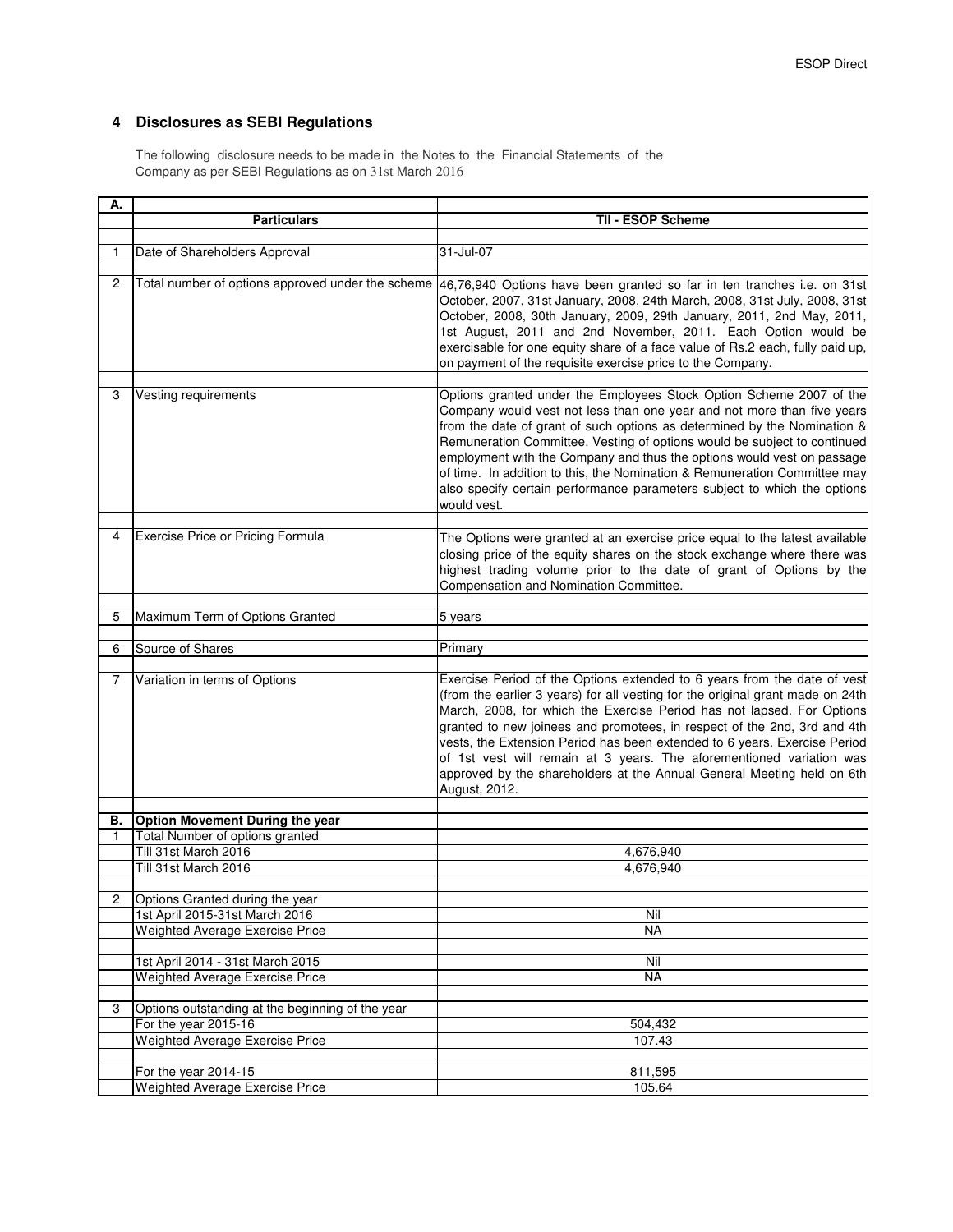| Number of options vested and exercisable<br>4<br>As on 31st March, 2016<br>275,547<br><b>Weighted Average Exercise Price</b><br>100.78<br>As on 31st March, 2015<br>459,012<br>Weighted Average Exercise Price<br>103.94<br>Number of options exercised during the year<br>5<br>1st April 2015 - 31st March 2016<br>214,873<br>Weighted Average Exercise Price<br>113.64<br>1st April 2014 - 31st March 2015<br>238,898<br>Weighted Average Exercise Price<br>105.20<br>Total number of shares arising during the year as a<br>6<br>result of exercise of options<br>1st April 2015 - 31st March 2016<br>214,873<br>1st April 2014 - 31st March 2015<br>238,898<br>Number of options lapsed during the year<br>7<br>1st April 2015 - 31st March 2016<br>4,928<br>Weighted Average Exercise Price<br>143.10<br>1st April 2014 - 31st March 2015<br>Nil<br>Weighted Average Exercise Price<br><b>NA</b><br>Number of options cancelled during the year<br>8<br>1st April 2015 - 31st March 2016<br>9,084<br>Weighted Average Exercise Price<br>142.67<br>1st April 2014 - 31st March 2015<br>68,265<br>Weighted Average Exercise Price<br>93.98<br>Money realised by exercise of options during the<br>9<br>year<br>1st April 2015 - 31st March 2016<br>24,418,593<br>1st April 2014 - 31st March 2015<br>25, 131, 634<br>Total Number of Options in force<br>10<br>As on 31st March, 2016<br>275,547<br>Weighted Average Exercise Price<br>100.78<br>As on 31st March, 2015<br>504,432<br>Weighted Average Exercise Price<br>107.43<br>Loan repaid by the trust during the year from the<br>11<br>exercise price received<br>NA<br>Employee-wise details of options granted to:<br>С.<br>Senior managerial personnel<br>(i)<br><b>Name and Designation</b><br>Messrs.<br>No. of options granted<br>L Ramkumar<br><b>Managing Director</b><br>3,10,260<br>P Ramachandran<br>President-TIDC<br>71,800<br>K K Paul<br>President-TPI<br>86,200<br>R Natarajan<br>Executive Vice President - CTC<br>89,760 |  |  |
|------------------------------------------------------------------------------------------------------------------------------------------------------------------------------------------------------------------------------------------------------------------------------------------------------------------------------------------------------------------------------------------------------------------------------------------------------------------------------------------------------------------------------------------------------------------------------------------------------------------------------------------------------------------------------------------------------------------------------------------------------------------------------------------------------------------------------------------------------------------------------------------------------------------------------------------------------------------------------------------------------------------------------------------------------------------------------------------------------------------------------------------------------------------------------------------------------------------------------------------------------------------------------------------------------------------------------------------------------------------------------------------------------------------------------------------------------------------------------------------------------------------------------------------------------------------------------------------------------------------------------------------------------------------------------------------------------------------------------------------------------------------------------------------------------------------------------------------------------------------------------------------------------------------------------------------------------------------------------------------------------|--|--|
|                                                                                                                                                                                                                                                                                                                                                                                                                                                                                                                                                                                                                                                                                                                                                                                                                                                                                                                                                                                                                                                                                                                                                                                                                                                                                                                                                                                                                                                                                                                                                                                                                                                                                                                                                                                                                                                                                                                                                                                                      |  |  |
|                                                                                                                                                                                                                                                                                                                                                                                                                                                                                                                                                                                                                                                                                                                                                                                                                                                                                                                                                                                                                                                                                                                                                                                                                                                                                                                                                                                                                                                                                                                                                                                                                                                                                                                                                                                                                                                                                                                                                                                                      |  |  |
|                                                                                                                                                                                                                                                                                                                                                                                                                                                                                                                                                                                                                                                                                                                                                                                                                                                                                                                                                                                                                                                                                                                                                                                                                                                                                                                                                                                                                                                                                                                                                                                                                                                                                                                                                                                                                                                                                                                                                                                                      |  |  |
|                                                                                                                                                                                                                                                                                                                                                                                                                                                                                                                                                                                                                                                                                                                                                                                                                                                                                                                                                                                                                                                                                                                                                                                                                                                                                                                                                                                                                                                                                                                                                                                                                                                                                                                                                                                                                                                                                                                                                                                                      |  |  |
|                                                                                                                                                                                                                                                                                                                                                                                                                                                                                                                                                                                                                                                                                                                                                                                                                                                                                                                                                                                                                                                                                                                                                                                                                                                                                                                                                                                                                                                                                                                                                                                                                                                                                                                                                                                                                                                                                                                                                                                                      |  |  |
|                                                                                                                                                                                                                                                                                                                                                                                                                                                                                                                                                                                                                                                                                                                                                                                                                                                                                                                                                                                                                                                                                                                                                                                                                                                                                                                                                                                                                                                                                                                                                                                                                                                                                                                                                                                                                                                                                                                                                                                                      |  |  |
|                                                                                                                                                                                                                                                                                                                                                                                                                                                                                                                                                                                                                                                                                                                                                                                                                                                                                                                                                                                                                                                                                                                                                                                                                                                                                                                                                                                                                                                                                                                                                                                                                                                                                                                                                                                                                                                                                                                                                                                                      |  |  |
|                                                                                                                                                                                                                                                                                                                                                                                                                                                                                                                                                                                                                                                                                                                                                                                                                                                                                                                                                                                                                                                                                                                                                                                                                                                                                                                                                                                                                                                                                                                                                                                                                                                                                                                                                                                                                                                                                                                                                                                                      |  |  |
|                                                                                                                                                                                                                                                                                                                                                                                                                                                                                                                                                                                                                                                                                                                                                                                                                                                                                                                                                                                                                                                                                                                                                                                                                                                                                                                                                                                                                                                                                                                                                                                                                                                                                                                                                                                                                                                                                                                                                                                                      |  |  |
|                                                                                                                                                                                                                                                                                                                                                                                                                                                                                                                                                                                                                                                                                                                                                                                                                                                                                                                                                                                                                                                                                                                                                                                                                                                                                                                                                                                                                                                                                                                                                                                                                                                                                                                                                                                                                                                                                                                                                                                                      |  |  |
|                                                                                                                                                                                                                                                                                                                                                                                                                                                                                                                                                                                                                                                                                                                                                                                                                                                                                                                                                                                                                                                                                                                                                                                                                                                                                                                                                                                                                                                                                                                                                                                                                                                                                                                                                                                                                                                                                                                                                                                                      |  |  |
|                                                                                                                                                                                                                                                                                                                                                                                                                                                                                                                                                                                                                                                                                                                                                                                                                                                                                                                                                                                                                                                                                                                                                                                                                                                                                                                                                                                                                                                                                                                                                                                                                                                                                                                                                                                                                                                                                                                                                                                                      |  |  |
|                                                                                                                                                                                                                                                                                                                                                                                                                                                                                                                                                                                                                                                                                                                                                                                                                                                                                                                                                                                                                                                                                                                                                                                                                                                                                                                                                                                                                                                                                                                                                                                                                                                                                                                                                                                                                                                                                                                                                                                                      |  |  |
|                                                                                                                                                                                                                                                                                                                                                                                                                                                                                                                                                                                                                                                                                                                                                                                                                                                                                                                                                                                                                                                                                                                                                                                                                                                                                                                                                                                                                                                                                                                                                                                                                                                                                                                                                                                                                                                                                                                                                                                                      |  |  |
|                                                                                                                                                                                                                                                                                                                                                                                                                                                                                                                                                                                                                                                                                                                                                                                                                                                                                                                                                                                                                                                                                                                                                                                                                                                                                                                                                                                                                                                                                                                                                                                                                                                                                                                                                                                                                                                                                                                                                                                                      |  |  |
|                                                                                                                                                                                                                                                                                                                                                                                                                                                                                                                                                                                                                                                                                                                                                                                                                                                                                                                                                                                                                                                                                                                                                                                                                                                                                                                                                                                                                                                                                                                                                                                                                                                                                                                                                                                                                                                                                                                                                                                                      |  |  |
|                                                                                                                                                                                                                                                                                                                                                                                                                                                                                                                                                                                                                                                                                                                                                                                                                                                                                                                                                                                                                                                                                                                                                                                                                                                                                                                                                                                                                                                                                                                                                                                                                                                                                                                                                                                                                                                                                                                                                                                                      |  |  |
|                                                                                                                                                                                                                                                                                                                                                                                                                                                                                                                                                                                                                                                                                                                                                                                                                                                                                                                                                                                                                                                                                                                                                                                                                                                                                                                                                                                                                                                                                                                                                                                                                                                                                                                                                                                                                                                                                                                                                                                                      |  |  |
|                                                                                                                                                                                                                                                                                                                                                                                                                                                                                                                                                                                                                                                                                                                                                                                                                                                                                                                                                                                                                                                                                                                                                                                                                                                                                                                                                                                                                                                                                                                                                                                                                                                                                                                                                                                                                                                                                                                                                                                                      |  |  |
|                                                                                                                                                                                                                                                                                                                                                                                                                                                                                                                                                                                                                                                                                                                                                                                                                                                                                                                                                                                                                                                                                                                                                                                                                                                                                                                                                                                                                                                                                                                                                                                                                                                                                                                                                                                                                                                                                                                                                                                                      |  |  |
|                                                                                                                                                                                                                                                                                                                                                                                                                                                                                                                                                                                                                                                                                                                                                                                                                                                                                                                                                                                                                                                                                                                                                                                                                                                                                                                                                                                                                                                                                                                                                                                                                                                                                                                                                                                                                                                                                                                                                                                                      |  |  |
|                                                                                                                                                                                                                                                                                                                                                                                                                                                                                                                                                                                                                                                                                                                                                                                                                                                                                                                                                                                                                                                                                                                                                                                                                                                                                                                                                                                                                                                                                                                                                                                                                                                                                                                                                                                                                                                                                                                                                                                                      |  |  |
|                                                                                                                                                                                                                                                                                                                                                                                                                                                                                                                                                                                                                                                                                                                                                                                                                                                                                                                                                                                                                                                                                                                                                                                                                                                                                                                                                                                                                                                                                                                                                                                                                                                                                                                                                                                                                                                                                                                                                                                                      |  |  |
|                                                                                                                                                                                                                                                                                                                                                                                                                                                                                                                                                                                                                                                                                                                                                                                                                                                                                                                                                                                                                                                                                                                                                                                                                                                                                                                                                                                                                                                                                                                                                                                                                                                                                                                                                                                                                                                                                                                                                                                                      |  |  |
|                                                                                                                                                                                                                                                                                                                                                                                                                                                                                                                                                                                                                                                                                                                                                                                                                                                                                                                                                                                                                                                                                                                                                                                                                                                                                                                                                                                                                                                                                                                                                                                                                                                                                                                                                                                                                                                                                                                                                                                                      |  |  |
|                                                                                                                                                                                                                                                                                                                                                                                                                                                                                                                                                                                                                                                                                                                                                                                                                                                                                                                                                                                                                                                                                                                                                                                                                                                                                                                                                                                                                                                                                                                                                                                                                                                                                                                                                                                                                                                                                                                                                                                                      |  |  |
|                                                                                                                                                                                                                                                                                                                                                                                                                                                                                                                                                                                                                                                                                                                                                                                                                                                                                                                                                                                                                                                                                                                                                                                                                                                                                                                                                                                                                                                                                                                                                                                                                                                                                                                                                                                                                                                                                                                                                                                                      |  |  |
|                                                                                                                                                                                                                                                                                                                                                                                                                                                                                                                                                                                                                                                                                                                                                                                                                                                                                                                                                                                                                                                                                                                                                                                                                                                                                                                                                                                                                                                                                                                                                                                                                                                                                                                                                                                                                                                                                                                                                                                                      |  |  |
|                                                                                                                                                                                                                                                                                                                                                                                                                                                                                                                                                                                                                                                                                                                                                                                                                                                                                                                                                                                                                                                                                                                                                                                                                                                                                                                                                                                                                                                                                                                                                                                                                                                                                                                                                                                                                                                                                                                                                                                                      |  |  |
|                                                                                                                                                                                                                                                                                                                                                                                                                                                                                                                                                                                                                                                                                                                                                                                                                                                                                                                                                                                                                                                                                                                                                                                                                                                                                                                                                                                                                                                                                                                                                                                                                                                                                                                                                                                                                                                                                                                                                                                                      |  |  |
|                                                                                                                                                                                                                                                                                                                                                                                                                                                                                                                                                                                                                                                                                                                                                                                                                                                                                                                                                                                                                                                                                                                                                                                                                                                                                                                                                                                                                                                                                                                                                                                                                                                                                                                                                                                                                                                                                                                                                                                                      |  |  |
|                                                                                                                                                                                                                                                                                                                                                                                                                                                                                                                                                                                                                                                                                                                                                                                                                                                                                                                                                                                                                                                                                                                                                                                                                                                                                                                                                                                                                                                                                                                                                                                                                                                                                                                                                                                                                                                                                                                                                                                                      |  |  |
|                                                                                                                                                                                                                                                                                                                                                                                                                                                                                                                                                                                                                                                                                                                                                                                                                                                                                                                                                                                                                                                                                                                                                                                                                                                                                                                                                                                                                                                                                                                                                                                                                                                                                                                                                                                                                                                                                                                                                                                                      |  |  |
|                                                                                                                                                                                                                                                                                                                                                                                                                                                                                                                                                                                                                                                                                                                                                                                                                                                                                                                                                                                                                                                                                                                                                                                                                                                                                                                                                                                                                                                                                                                                                                                                                                                                                                                                                                                                                                                                                                                                                                                                      |  |  |
|                                                                                                                                                                                                                                                                                                                                                                                                                                                                                                                                                                                                                                                                                                                                                                                                                                                                                                                                                                                                                                                                                                                                                                                                                                                                                                                                                                                                                                                                                                                                                                                                                                                                                                                                                                                                                                                                                                                                                                                                      |  |  |
|                                                                                                                                                                                                                                                                                                                                                                                                                                                                                                                                                                                                                                                                                                                                                                                                                                                                                                                                                                                                                                                                                                                                                                                                                                                                                                                                                                                                                                                                                                                                                                                                                                                                                                                                                                                                                                                                                                                                                                                                      |  |  |
|                                                                                                                                                                                                                                                                                                                                                                                                                                                                                                                                                                                                                                                                                                                                                                                                                                                                                                                                                                                                                                                                                                                                                                                                                                                                                                                                                                                                                                                                                                                                                                                                                                                                                                                                                                                                                                                                                                                                                                                                      |  |  |
|                                                                                                                                                                                                                                                                                                                                                                                                                                                                                                                                                                                                                                                                                                                                                                                                                                                                                                                                                                                                                                                                                                                                                                                                                                                                                                                                                                                                                                                                                                                                                                                                                                                                                                                                                                                                                                                                                                                                                                                                      |  |  |
|                                                                                                                                                                                                                                                                                                                                                                                                                                                                                                                                                                                                                                                                                                                                                                                                                                                                                                                                                                                                                                                                                                                                                                                                                                                                                                                                                                                                                                                                                                                                                                                                                                                                                                                                                                                                                                                                                                                                                                                                      |  |  |
|                                                                                                                                                                                                                                                                                                                                                                                                                                                                                                                                                                                                                                                                                                                                                                                                                                                                                                                                                                                                                                                                                                                                                                                                                                                                                                                                                                                                                                                                                                                                                                                                                                                                                                                                                                                                                                                                                                                                                                                                      |  |  |
|                                                                                                                                                                                                                                                                                                                                                                                                                                                                                                                                                                                                                                                                                                                                                                                                                                                                                                                                                                                                                                                                                                                                                                                                                                                                                                                                                                                                                                                                                                                                                                                                                                                                                                                                                                                                                                                                                                                                                                                                      |  |  |
|                                                                                                                                                                                                                                                                                                                                                                                                                                                                                                                                                                                                                                                                                                                                                                                                                                                                                                                                                                                                                                                                                                                                                                                                                                                                                                                                                                                                                                                                                                                                                                                                                                                                                                                                                                                                                                                                                                                                                                                                      |  |  |
|                                                                                                                                                                                                                                                                                                                                                                                                                                                                                                                                                                                                                                                                                                                                                                                                                                                                                                                                                                                                                                                                                                                                                                                                                                                                                                                                                                                                                                                                                                                                                                                                                                                                                                                                                                                                                                                                                                                                                                                                      |  |  |
|                                                                                                                                                                                                                                                                                                                                                                                                                                                                                                                                                                                                                                                                                                                                                                                                                                                                                                                                                                                                                                                                                                                                                                                                                                                                                                                                                                                                                                                                                                                                                                                                                                                                                                                                                                                                                                                                                                                                                                                                      |  |  |
|                                                                                                                                                                                                                                                                                                                                                                                                                                                                                                                                                                                                                                                                                                                                                                                                                                                                                                                                                                                                                                                                                                                                                                                                                                                                                                                                                                                                                                                                                                                                                                                                                                                                                                                                                                                                                                                                                                                                                                                                      |  |  |
|                                                                                                                                                                                                                                                                                                                                                                                                                                                                                                                                                                                                                                                                                                                                                                                                                                                                                                                                                                                                                                                                                                                                                                                                                                                                                                                                                                                                                                                                                                                                                                                                                                                                                                                                                                                                                                                                                                                                                                                                      |  |  |
|                                                                                                                                                                                                                                                                                                                                                                                                                                                                                                                                                                                                                                                                                                                                                                                                                                                                                                                                                                                                                                                                                                                                                                                                                                                                                                                                                                                                                                                                                                                                                                                                                                                                                                                                                                                                                                                                                                                                                                                                      |  |  |
|                                                                                                                                                                                                                                                                                                                                                                                                                                                                                                                                                                                                                                                                                                                                                                                                                                                                                                                                                                                                                                                                                                                                                                                                                                                                                                                                                                                                                                                                                                                                                                                                                                                                                                                                                                                                                                                                                                                                                                                                      |  |  |
|                                                                                                                                                                                                                                                                                                                                                                                                                                                                                                                                                                                                                                                                                                                                                                                                                                                                                                                                                                                                                                                                                                                                                                                                                                                                                                                                                                                                                                                                                                                                                                                                                                                                                                                                                                                                                                                                                                                                                                                                      |  |  |
|                                                                                                                                                                                                                                                                                                                                                                                                                                                                                                                                                                                                                                                                                                                                                                                                                                                                                                                                                                                                                                                                                                                                                                                                                                                                                                                                                                                                                                                                                                                                                                                                                                                                                                                                                                                                                                                                                                                                                                                                      |  |  |
|                                                                                                                                                                                                                                                                                                                                                                                                                                                                                                                                                                                                                                                                                                                                                                                                                                                                                                                                                                                                                                                                                                                                                                                                                                                                                                                                                                                                                                                                                                                                                                                                                                                                                                                                                                                                                                                                                                                                                                                                      |  |  |
|                                                                                                                                                                                                                                                                                                                                                                                                                                                                                                                                                                                                                                                                                                                                                                                                                                                                                                                                                                                                                                                                                                                                                                                                                                                                                                                                                                                                                                                                                                                                                                                                                                                                                                                                                                                                                                                                                                                                                                                                      |  |  |
|                                                                                                                                                                                                                                                                                                                                                                                                                                                                                                                                                                                                                                                                                                                                                                                                                                                                                                                                                                                                                                                                                                                                                                                                                                                                                                                                                                                                                                                                                                                                                                                                                                                                                                                                                                                                                                                                                                                                                                                                      |  |  |
|                                                                                                                                                                                                                                                                                                                                                                                                                                                                                                                                                                                                                                                                                                                                                                                                                                                                                                                                                                                                                                                                                                                                                                                                                                                                                                                                                                                                                                                                                                                                                                                                                                                                                                                                                                                                                                                                                                                                                                                                      |  |  |
|                                                                                                                                                                                                                                                                                                                                                                                                                                                                                                                                                                                                                                                                                                                                                                                                                                                                                                                                                                                                                                                                                                                                                                                                                                                                                                                                                                                                                                                                                                                                                                                                                                                                                                                                                                                                                                                                                                                                                                                                      |  |  |
|                                                                                                                                                                                                                                                                                                                                                                                                                                                                                                                                                                                                                                                                                                                                                                                                                                                                                                                                                                                                                                                                                                                                                                                                                                                                                                                                                                                                                                                                                                                                                                                                                                                                                                                                                                                                                                                                                                                                                                                                      |  |  |
|                                                                                                                                                                                                                                                                                                                                                                                                                                                                                                                                                                                                                                                                                                                                                                                                                                                                                                                                                                                                                                                                                                                                                                                                                                                                                                                                                                                                                                                                                                                                                                                                                                                                                                                                                                                                                                                                                                                                                                                                      |  |  |
|                                                                                                                                                                                                                                                                                                                                                                                                                                                                                                                                                                                                                                                                                                                                                                                                                                                                                                                                                                                                                                                                                                                                                                                                                                                                                                                                                                                                                                                                                                                                                                                                                                                                                                                                                                                                                                                                                                                                                                                                      |  |  |
|                                                                                                                                                                                                                                                                                                                                                                                                                                                                                                                                                                                                                                                                                                                                                                                                                                                                                                                                                                                                                                                                                                                                                                                                                                                                                                                                                                                                                                                                                                                                                                                                                                                                                                                                                                                                                                                                                                                                                                                                      |  |  |
|                                                                                                                                                                                                                                                                                                                                                                                                                                                                                                                                                                                                                                                                                                                                                                                                                                                                                                                                                                                                                                                                                                                                                                                                                                                                                                                                                                                                                                                                                                                                                                                                                                                                                                                                                                                                                                                                                                                                                                                                      |  |  |
|                                                                                                                                                                                                                                                                                                                                                                                                                                                                                                                                                                                                                                                                                                                                                                                                                                                                                                                                                                                                                                                                                                                                                                                                                                                                                                                                                                                                                                                                                                                                                                                                                                                                                                                                                                                                                                                                                                                                                                                                      |  |  |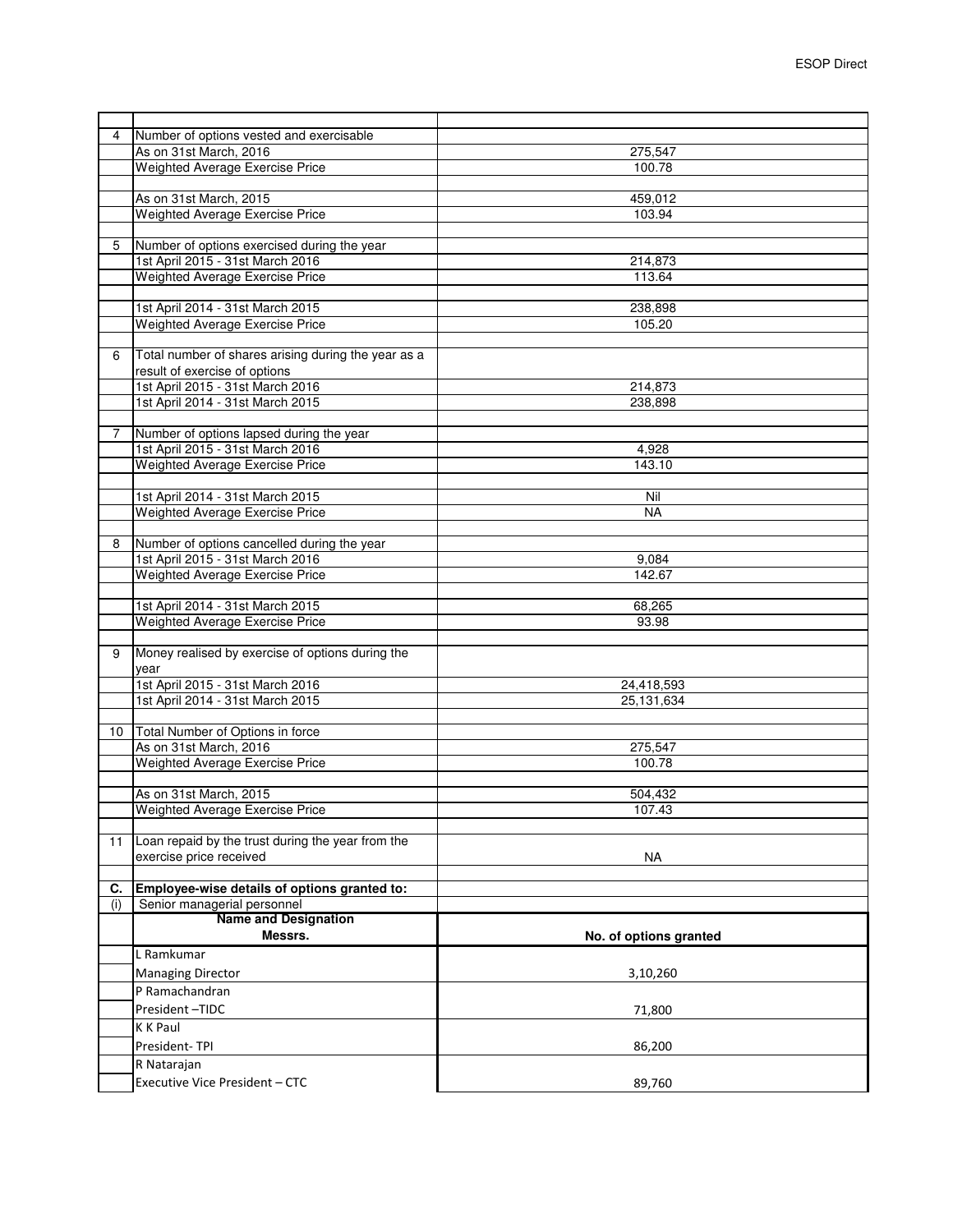|       | N Prasad                                                                                                                                                                                                                                                         |                                                                                                                                                                                                                                                                               |
|-------|------------------------------------------------------------------------------------------------------------------------------------------------------------------------------------------------------------------------------------------------------------------|-------------------------------------------------------------------------------------------------------------------------------------------------------------------------------------------------------------------------------------------------------------------------------|
|       | Executive Vice President - HR                                                                                                                                                                                                                                    | 69,000                                                                                                                                                                                                                                                                        |
|       | <b>K R Srinivasan</b>                                                                                                                                                                                                                                            |                                                                                                                                                                                                                                                                               |
|       | Executive Vice President - TIMF                                                                                                                                                                                                                                  | 53,280                                                                                                                                                                                                                                                                        |
|       | R Narayanan                                                                                                                                                                                                                                                      |                                                                                                                                                                                                                                                                               |
|       | Executive Vice President - Sourcing                                                                                                                                                                                                                              | 51,740                                                                                                                                                                                                                                                                        |
|       |                                                                                                                                                                                                                                                                  |                                                                                                                                                                                                                                                                               |
| (ii)  | Employees who were granted, during any one year,<br>options amounting to 5% or more of the options<br>granted during the year                                                                                                                                    | No. of options granted in the current financial year - Nil                                                                                                                                                                                                                    |
| (iii) | Identified employees who were granted option during<br>any one year, equal or exceeding 1% of the issued<br>capital (excluding outstanding warrants and<br>conversions) of the Company at the time of grant                                                      | None                                                                                                                                                                                                                                                                          |
| D.    | Diluted Earnings Per Share pursuant to issue of<br>shares on exercise of options calculated in<br>accordance with Accountind Standard (AS) 20                                                                                                                    | 38.94                                                                                                                                                                                                                                                                         |
|       |                                                                                                                                                                                                                                                                  | 1st April, 2015 - 31 March, 2016                                                                                                                                                                                                                                              |
|       |                                                                                                                                                                                                                                                                  |                                                                                                                                                                                                                                                                               |
|       | Where the company has calculated the employee<br>compensation cost using the intrinsic value of the<br>stock options, the difference between the employee<br>compensation cost so computed and the employee<br>compensation cost that shall have been recognized | The employee compensation cost for the year would have been lower by<br>Rs.1.84 Cr. had the Company used the fair value of Options as the method<br>of accounting instead of the intrinsic value.<br>The profit before tax for the year would have been higher by Rs.1.84 Cr. |
|       | if it had used the fair value of the options by Black &<br>Scholes Model, shall be disclosed. The impact of this<br>difference on profits and on EPS of the company<br>shall also be disclosed                                                                   | had the Company used the fair value of Options as the method of<br>accounting instead of the intrinsic value.                                                                                                                                                                 |
|       |                                                                                                                                                                                                                                                                  | The basic EPS and diluted EPS would have been higher by Rs.0.07.                                                                                                                                                                                                              |
|       |                                                                                                                                                                                                                                                                  | Rs.                                                                                                                                                                                                                                                                           |
|       |                                                                                                                                                                                                                                                                  |                                                                                                                                                                                                                                                                               |
|       | Profit as reported<br>Add - Intrinsic Value Cost                                                                                                                                                                                                                 | 729.89                                                                                                                                                                                                                                                                        |
|       | Add - Stock based employee compensation reversal<br>determined under fair value based method<br>Profit as adjusted                                                                                                                                               | 1.21<br>731.10                                                                                                                                                                                                                                                                |
|       | Earning per share (Basic) as reported                                                                                                                                                                                                                            | 38.98                                                                                                                                                                                                                                                                         |
|       | Earning per share (Basic) adjusted                                                                                                                                                                                                                               | 39.05                                                                                                                                                                                                                                                                         |
|       |                                                                                                                                                                                                                                                                  |                                                                                                                                                                                                                                                                               |
|       | Earning per share (Diluted) as reported                                                                                                                                                                                                                          | 38.94                                                                                                                                                                                                                                                                         |
|       | Earning per share (Diluted) adjusted                                                                                                                                                                                                                             | 39.01                                                                                                                                                                                                                                                                         |
| Е.    | For stock options exercised during the period the<br>weighted average share price on the date of exercise<br>$(Rs.)$ *                                                                                                                                           |                                                                                                                                                                                                                                                                               |
|       | 1st April 2015 - 31st March 2016<br>1st April 2014 - 31st March 2015                                                                                                                                                                                             | 113.64                                                                                                                                                                                                                                                                        |
|       |                                                                                                                                                                                                                                                                  | 105.20                                                                                                                                                                                                                                                                        |
| F.    | For stock options outstanding at the end of the<br>period, the range of exercise prices and weighted<br>average remaining contractual life (Vesting period +<br>exercise period)*                                                                                | As on 31st March, 2016                                                                                                                                                                                                                                                        |
|       | <b>Grant Name and Exercise Price (Rs.)</b>                                                                                                                                                                                                                       | <b>Weighted Average Contractual Life (years)</b>                                                                                                                                                                                                                              |
|       | Grant 3 - 56.80                                                                                                                                                                                                                                                  | 1.09                                                                                                                                                                                                                                                                          |
|       | Grant 4 - 44.45                                                                                                                                                                                                                                                  | 1.46                                                                                                                                                                                                                                                                          |
|       | Grant 7 - 140.05                                                                                                                                                                                                                                                 | 3.96                                                                                                                                                                                                                                                                          |